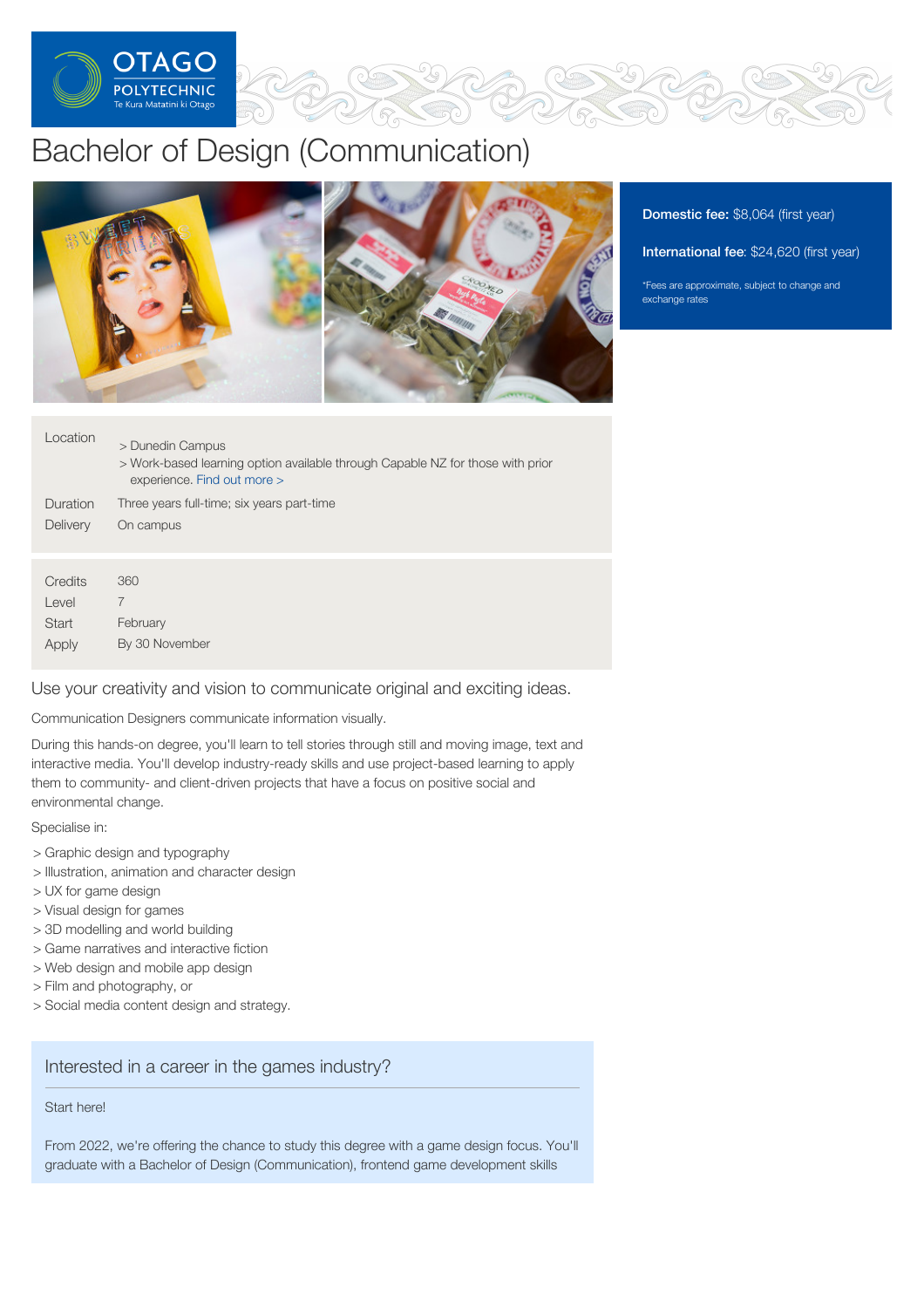## and a portfolio of games you've created!

Sound good? Find out more.

## Why study Communication Design with us?

An Otago Polytechnic design degree allows you to develop specialist and transferable skills that are sought after by employers but also well-suited to entrepreneurship and self-employment.

You'll graduate as a work-ready designer with strengths in your chosen design field. You'll also have an understanding of your responsibilities as a designer, learning to design better experiences, create more responsive products and services and consider people, planet and place in the process.

Throughout your degree, you'll have the opportunities to work with design students from other disciplines and develop communication, organisational and collaboration skills through electives, interdisciplinary, individual and team-based projects.

## Benefits of studying with us

- > You'll gain valuable practical experience from projects.
- > You'll spend 100 weeks in a design studio environment
- > You'll work with our highly-skilled, award-winning tutors.
- > You'll be prepared for a broad range of creative careers.

## What will I learn?

## Year one

We want you to have a broad skill set so, in year one, you'll study a little bit of everything from a wide range of subjects.

In the first half of your degree, you'll develop and advance skills and see where your strengths lie before you choose your specialty pathway for years two and three. Subjects include:

- > Graphic design and typography
- > Illustration, animation and character design
- > Visual design for games
- > 3D modelling and world building
- > Game narratives and interactive fiction
- > Web design and mobile app design
- > Film and photography
- > Communication and storytelling
- > Campaign design for social media
- > Research and reflective practice.

#### Year two

Start to specialise with pathways in graphic design, photography and illustration, to web, apps, film and photography or our new visual design for games path. Gain more in-depth skills then apply them using design strategies relevant to your media. At the end of year two, you'll be working in teams on your first client-based project.

#### Year three

Take your designing to the next level through a combination of group and individual projects, client-based and independent, in the media (or combination) of your choice. By the end of the year, you'll have built up a portfolio that will help you take the next step in your design career.

#### Your workload

There is an emphasis throughout the three-year programme on the development of independent learning skills. This is reflected in the decrease of directed hours over the three years, with an expectation that by the end of year three, you will be an independent learner.

Hours are allocated as follows, based on a 32-week academic year:

| <b>Directed</b>   | Approximate    | Self-Directed     | Approximate           |
|-------------------|----------------|-------------------|-----------------------|
| (Class            | Hours Per Week | Hours (Non- Class | <b>Hours Per Week</b> |
| Contact<br>Hours) |                | Contact)          |                       |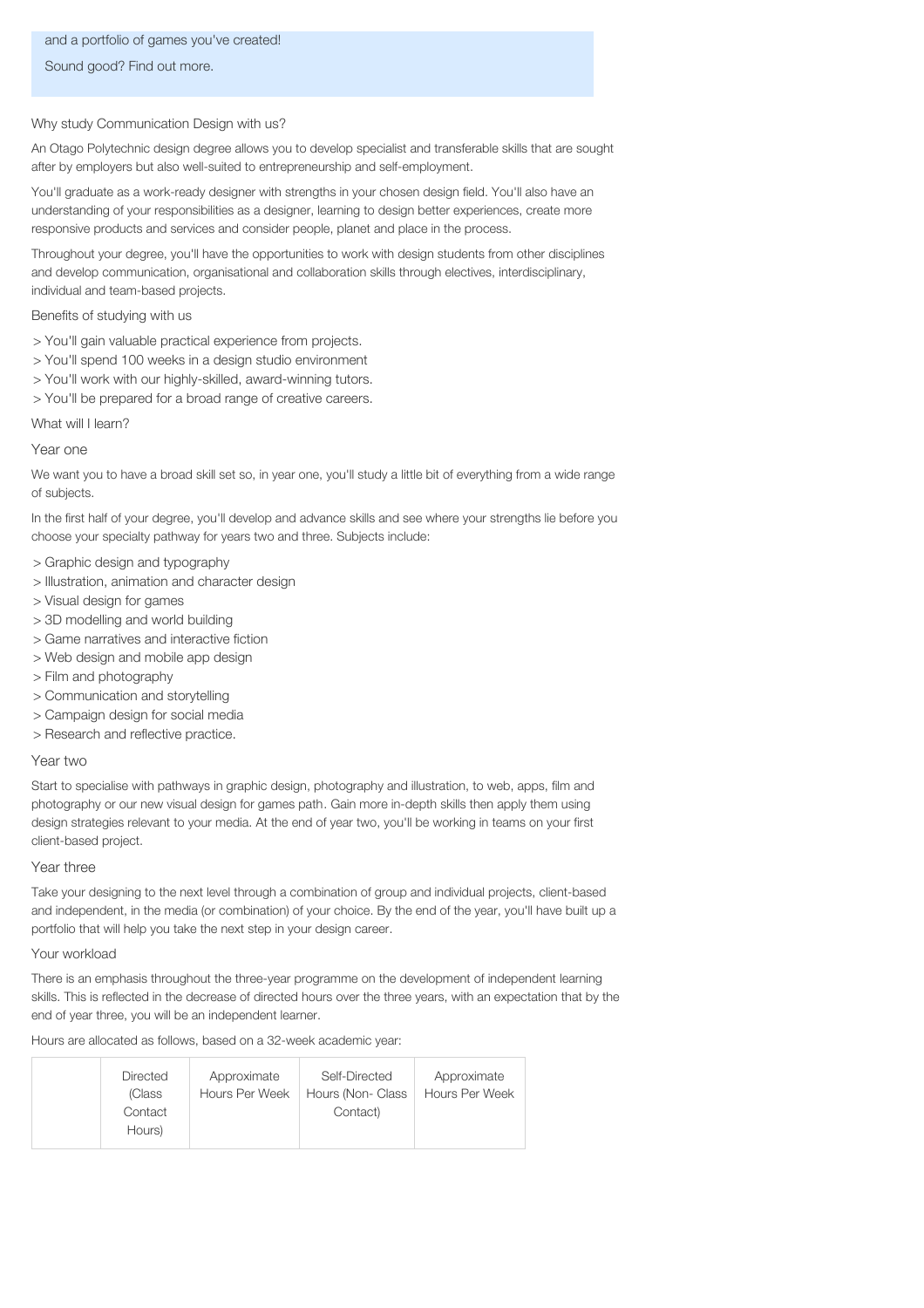| YEAR 1            | 570 | 18   | 630 | 20   |
|-------------------|-----|------|-----|------|
| YEAR 2            | 530 | 16.5 | 670 | 21   |
| YEAR <sub>3</sub> | 385 | 12   | 815 | 25.5 |

## Further study options

Advance your design skills with our graduate or postgraduate qualifications in Design or Art, or expand your career prospects with a graduate teacher training programme.

Entry requirements

> NCEA Level 3

- > 14 credits at Level 3 in each of three NZQA approved university entrance subjects, and
- > 10 Literacy credits at Level 2 or above, made up of:
	- > 5 credits in reading and 5 credits in writing,and
- > 10 Numeracy credits at Level 1 or above, made up of:
	- > specified achievement standards available through a range of subjects OR > package of three numeracy unit standards (26623, 26626, 26627- all three required).

COVID-19 adjustments to NCEA requirements

- > If you completed your NCEA Level 3 during 2020, you only need 12 credits per Level 3 subject (i.e. a total of 36 credits).
- > If you completed your NCEA Level 3 during 2021, please visitthis page on the NZQA website. There are different adjustments depending upon which part of New Zealand you studied in.

If you do not hold the above qualifications, you must demonstrate equivalent qualifications/experience. Mature applicants with work and life experience are encouraged to apply.

- > You must submit a portfolio ((unless you meet the criteria for automatic entry or have a preapproval for your portfolio – see Your Portfolio section below).
- > You may have to undertake an interview.
- > International students will be individually assessed to ensure they have an acceptable level of secondary school achievement.
- > If English is not your first language, you must provide:
	- > New Zealand University Entrance OR
	- > Overall Academic IELTS 6.0 (achieved in one test completed in the last two years)
		- > Writing band 6.0
		- > Speaking band 6.0
		- > Reading band 5.5
		- > Listening band 5.5, OR
	- > Acceptable alternative evidence of the required IELTS (see here for NZQA proficiency table and here for list of recognised proficiency tests).

If you need to improve your English Language skills, we offer a wide range of English programmes.

## Provisional entry

A school leaver or an adult applicant who does not meet all the entry criteria may be given provisional entry to year 1 at the discretion of the Head of School.

- > Those who successfully complete and pass year 1 will be deemed to have met entry requirements and provisional status will be removed.
- > The interview panel will consist of lecturers who teach on the course, along with an academic leader from the department.
- > Applicants will be selected on merit on the basis of their portfolio, evidence of creativity and ability to take a concept through to a model stage, and demonstration of the ability to undertake design study at degree level.